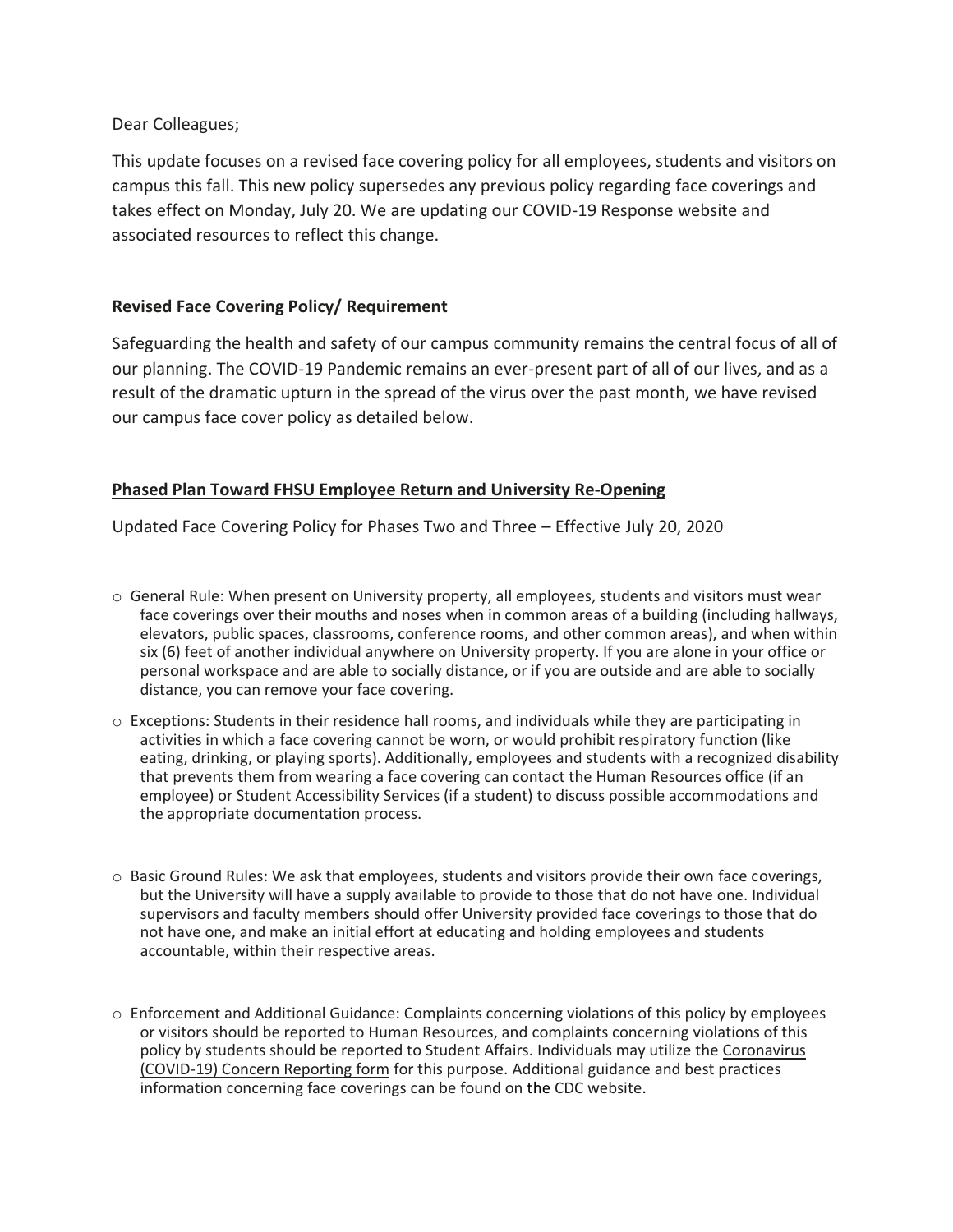#### **Introducing FHSU Live**

Student Affairs is presenting a series of Facebook Live evening events over the next month that will focus on key elements of our plans for this fall. The first [FHSU Live](https://www.facebook.com/forthaysstate/videos/2698225470409695) event was Tuesday of this week and focused on campus life and housing. For a full list of [upcoming FHSU Live events](https://www.facebook.com/forthaysstate/photos/pcb.10158765798331563/10158765798216563/) go to the [University Facebook Page.](https://www.facebook.com/forthaysstate)

## **Latest List of Approved Reopening Plans**

## **Office of the President and Other**

Foundation Robbins Center

Alumni Association

#### **Academic Affairs**

[Fall 2020 Academic Affairs Plan](https://www.fhsu.edu/covid-19-response/updates/fall-2020-academic-affairs-plan)

Center for Civic Leadership

Music and Theatre-Online Camp

Honors College

CATS-Applied Technology

## **Student Affairs**

[2020-2021 Residence Life Plan](https://www.fhsu.edu/covid-19-response/updates/fhsu-2020-2021-residential-life-plan)

#### **Administration and Finance**

Business Office

## **Approved Event Plans**

Women's Soccer Camp Graduate Student Orientation-SLP Program